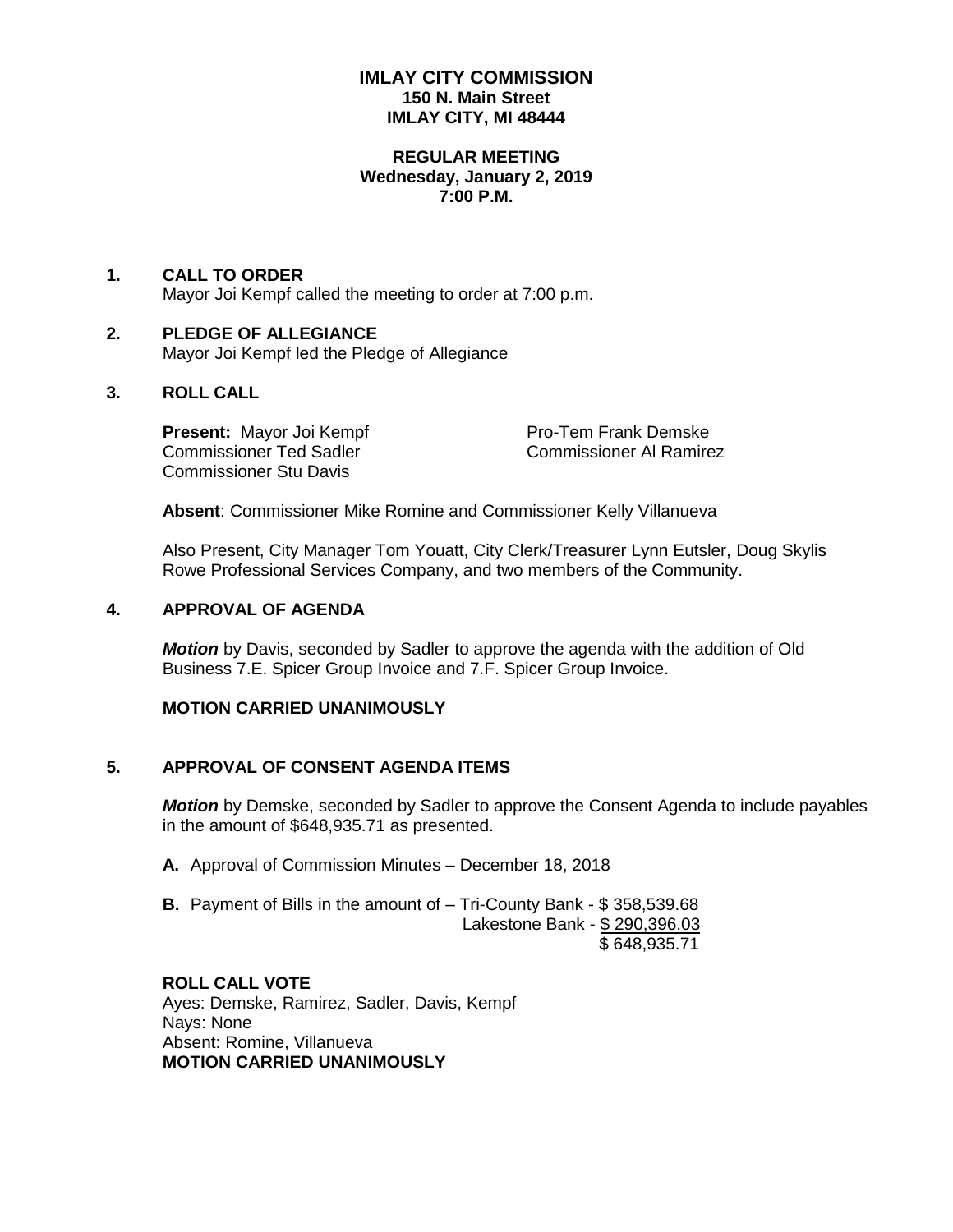# **6. CITIZENS FROM THE FLOOR**

Allen Rosenbalm – Would like to see additional trees planted in the Southwest quarter of the City. Tom Youatt stated that the Northern quarter of the City is older and has more mature trees. It is the responsibility of the resident to plant trees on their own property. The City will plant where they can.

Bob Tanis – Inquired about the City Sign on M53. Disappointed with how it turned out. Youatt stated that changes will be made to the lighting and plantings once we finalize payment with the contractor. The City will then hire out the work to someone else.

# 7. **OLD BUSINESS**

## **A. M-53 Gateway Project Change Order # 1**

City Manager Tom Youatt stated that this change order supersedes the previous Change Order # 1 dated July 17, 2018.

*Motion* by Demske, seconded by Ramirez, to approve the M53 Gateway Project Change Order #1, which represents a reduction in final costs to be at \$ 144,894.00 as presented.

# **ROLL CALL VOTE**

Ayes: Ramirez, Sadler, Davis, Demske, Kempf Nays: None Absent: Romine, Villanueva **MOTION CARRIED UNANIMOUSLY**

# **B. M-53 Gateway Project Payment # 2**

*Motion* by Demske, seconded by Ramirez, to approve the final payment to Sajdak Contractor's for the M53 Gateway Project in the amount of \$65,630.30 as presented.

# **ROLL CALL VOTE**

Ayes: Sadler, Davis, Demske, Ramirez, Kempf Nays: None Absent: Romine, Villanueva **MOTION CARRIED UNANIMOUSLY**

#### **C. Assisted Living Project Superior Excavating Change Order #2**

*Motion* by Sadler, seconded by Ramirez, to approve the Assisted Living Project Change Order # 2 from Superior Excavating in the amount of \$ 104,475.00 as presented.

**ROLL CALL VOTE** Ayes: Sadler, Davis, Demske, Ramirez, Kempf Nays: None Absent: Romine, Villanueva **MOTION CARRIED UNANIMOUSLY**

#### **D. Assisted Living Project Superior Excavating Payment #1**

*Motion* by Sadler, seconded by Demske, to approve the Assisted Living Project Payment # 1 to Superior Excavating in the amount of \$ 98,962.85 as presented.

**ROLL CALL VOTE** Ayes: Davis, Demske, Ramirez, Sadler, Kempf Nays: None Absent: Romine, Villanueva **MOTION CARRIED UNANIMOUSLY**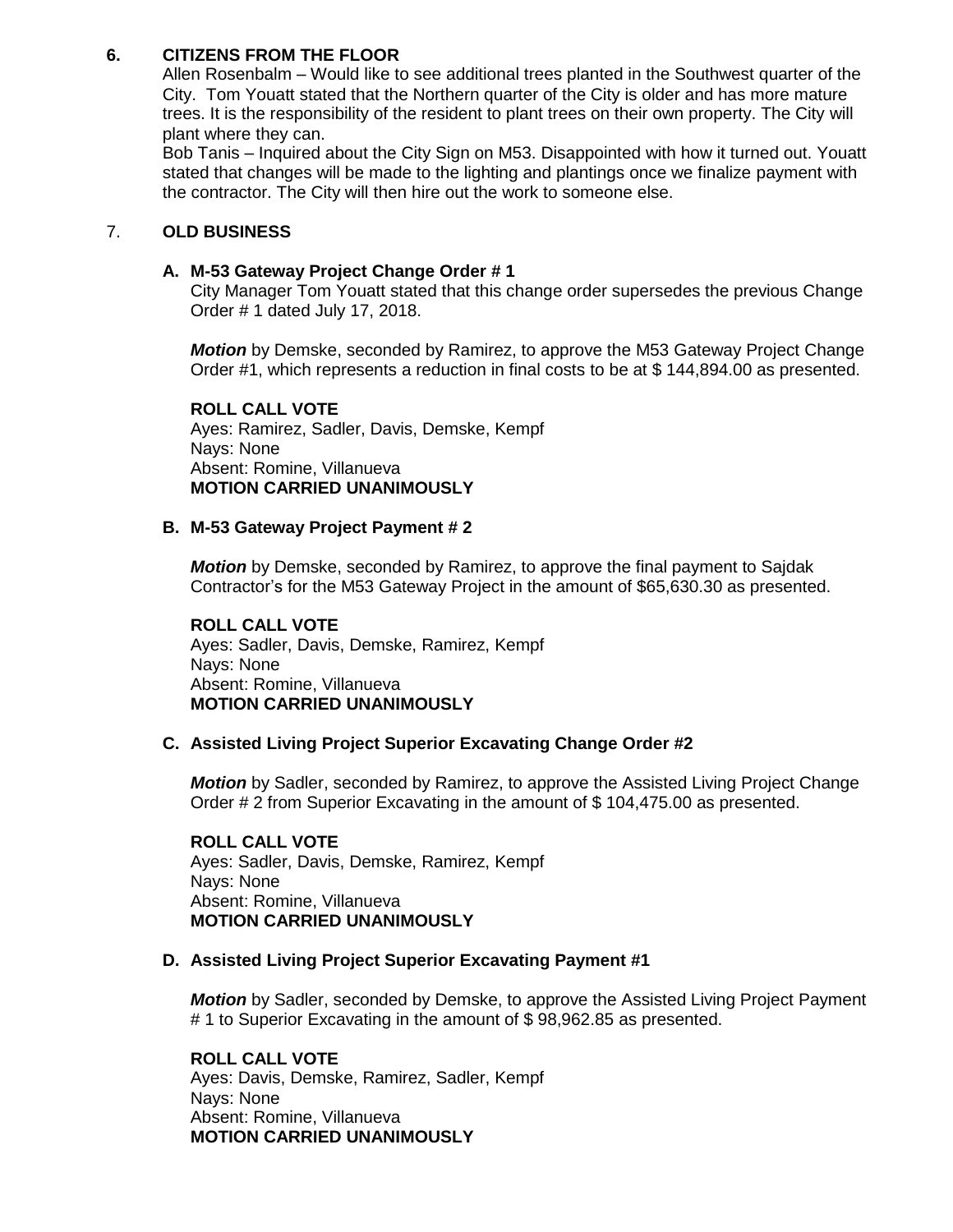# **E. Spicer Group Invoice – Assisted Living Water Main Extension**

City Manager Tom Youatt stated that the City will be reimbursed by the Contractor.

*Motion* by Davis, seconded by Demske, to approve payment to Spicer Group for the Assisted Living Water Main Extension in the amount of \$ 8,774.00 as presented.

**ROLL CALL VOTE** Ayes: Demske, Ramirez, Sadler, Davis, Kempf Nays: None Absent: Romine, Villanueva **MOTION CARRIED UNANIMOUSLY**

#### **F. Spicer Group Invoice – S. Almont Sanitary Sewer Extension**

*Motion* by Demske, seconded by Sadler, to approve payment to Spicer Group for the S. Almont Sanitary Sewer Extension in the amount of \$ 5,357.33 as presented.

**ROLL CALL VOTE** Ayes: Demske, Ramirez, Sadler, Davis, Kempf Nays: None Absent: Romine, Villanueva **MOTION CARRIED UNANIMOUSLY**

#### **8. NEW BUSINESS**

## **A. Resolution 2019-01 – Deficit Elimination Plan – Department of Treasury**

City Manager Tom Youatt stated that the Department of Treasury rejected our previous Resolution 2018-19. The wording of the new Resolution 2019-01 has been reviewed and approved by the State to be presented for approval by the City Commission.

*Motion* by Davis, seconded by Demske to approve Resolution 2019-01 and to submit the Resolution along with the Deficit Elimination Plan to the Michigan Department of Treasury as presented.

**ROLL CALL VOTE** Ayes: Ramirez, Sadler, Davis, Demske, Kempf Nays: None Absent: Romine, Villanueva **MOTION CARRIED UNANIMOUSLY**

#### *B.* **USDA Rural Development- Fourth Street Grant/Loan Application**

City Manager Tom Youatt presented the USDA Rural Development Applications for the Fourth Street Grant/Loan. The estimated costs being \$ 4,592,800.00. The applications have been confirmed as received by the USDA, however, we have to wait until the Federal shutdown is resolved to find out what the amount of the Grant will be.

#### *C.* **Spicer Engineering – Planning Invoice**

*Motion* by Sadler, seconded by Ramirez to approve payment to the Spicer Group for the Imlay City on-Call Planning Services in the amount of \$ 3,940.75 as presented.

**ROLL CALL VOTE** Ayes: Sadler, Davis, Demske, Ramirez, Kempf Nays: None Absent: Romine, Villanueva **MOTION CARRIED UNANIMOUSLY**